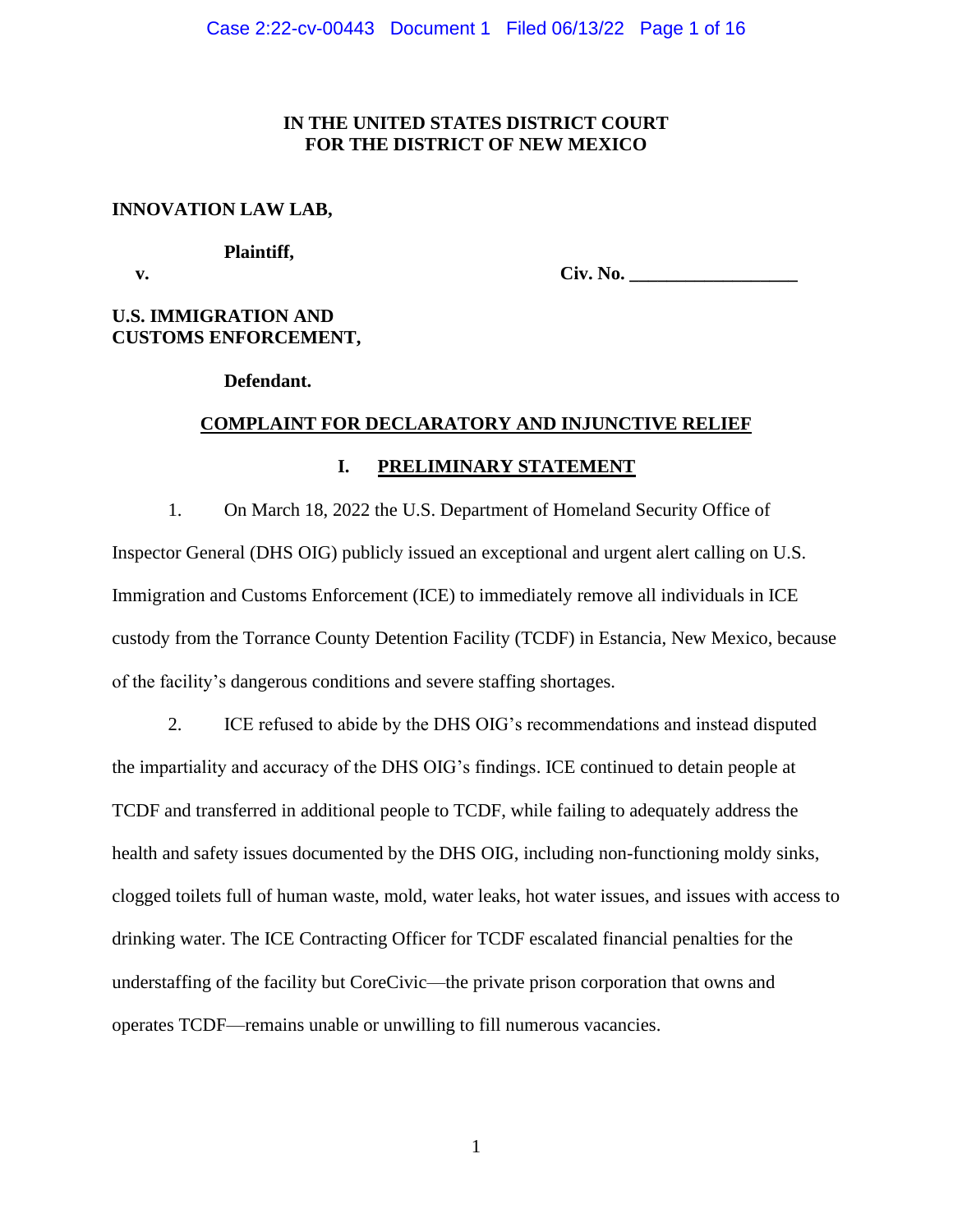## Case 2:22-cv-00443 Document 1 Filed 06/13/22 Page 2 of 16

3. Plaintiff Innovation Law Lab provides pro bono legal services to individuals detained in ICE custody at TCDF and advocates for accountability for ICE's detention practices. Alarmed by ICE's hostility to the DHS OIG inspection team and lack of transparency regarding the dangerous conditions at TCDF, Plaintiff filed a Freedom of Information Act (FOIA) request on May 3, 2022, to shed light on ICE's inadequate response to the DHS OIG's recommendations.

4. This case is about ICE's failure to timely grant or deny Plaintiff's request for expedited processing and the agency's unlawful withholding of non-exempt records responsive to Plaintiff's FOIA request.

## **II. JURISDICTION AND VENUE**

5. This Court has subject-matter jurisdiction over Plaintiff's FOIA claims pursuant to 28 U.S.C. § 1331 (federal question) and 5 U.S.C. § 552(a)(4)(B). Plaintiff's request for declaratory and other relief is properly subject to this Court's subject-matter jurisdiction pursuant to 28 U.S.C. §§ 1331, 2201(a), and 2202.

6. Venue is proper within this District under 5 U.S.C. § 552(a)(4)(B) and 28 U.S.C. §§ 1391(b)(1), (b)(2), and (e)(1).

#### **III. PARTIES**

7. Plaintiff Innovation Law Lab (Law Lab) is a 501(c)(3) non-profit organization based in Portland, Oregon.

8. Law Lab harnesses technology, lawyers, and activists to advance immigrant and refugee justice. Law Lab has vast experience providing pro bono legal services to asylumseeking immigrants in detention, including establishing pro bono projects in Artesia, New Mexico, and Dilley, Texas, to provide representation for immigrant families in detention. As a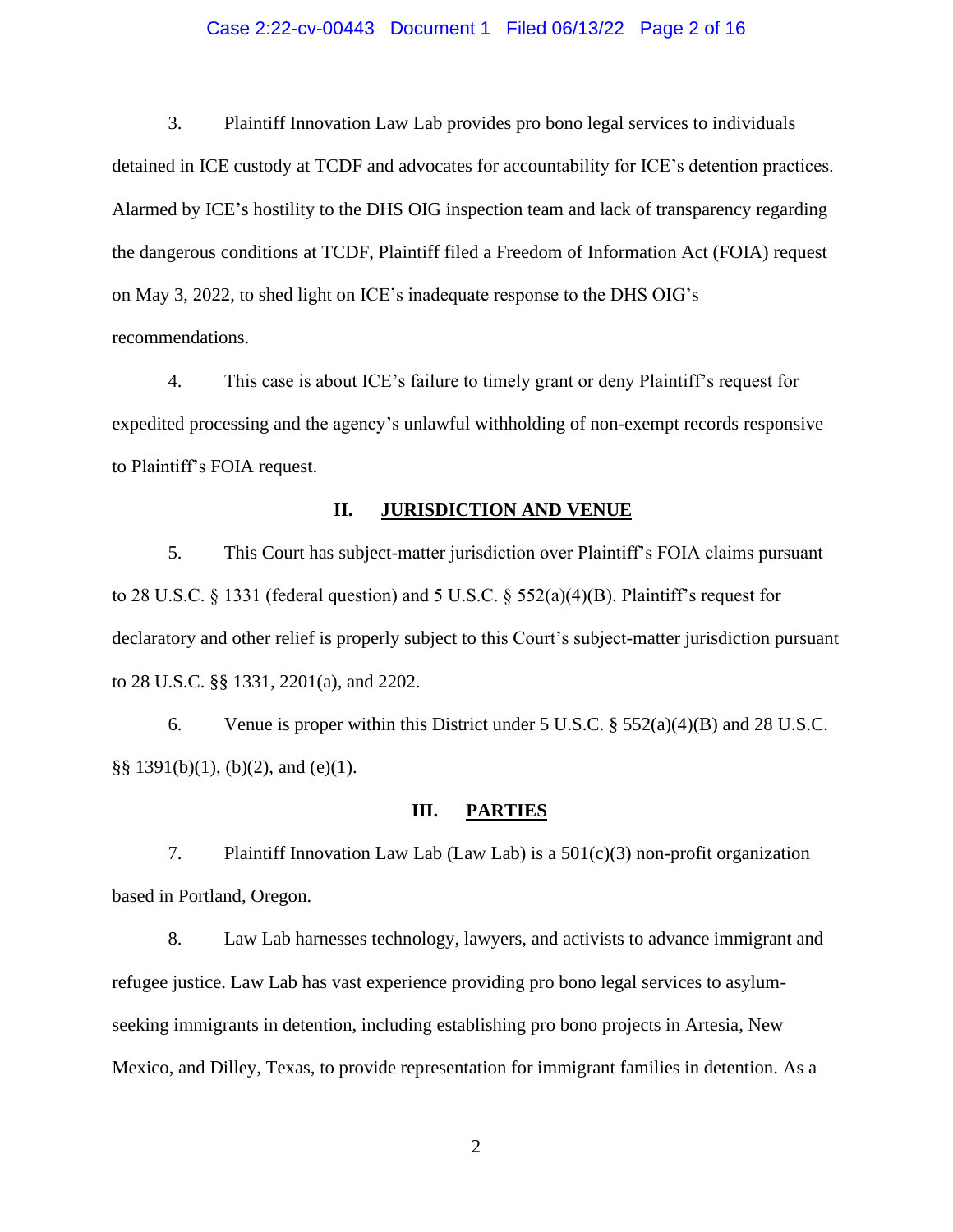#### Case 2:22-cv-00443 Document 1 Filed 06/13/22 Page 3 of 16

member of the El Paso Immigration Collaborative (EPIC), Law Lab works to win release, provide support, and facilitate legal representation for persons in ICE custody at a number of detention facilities in New Mexico and Texas, including TCDF.

9. An integral part of Law Lab's work is documenting the human rights abuses suffered by individuals detained in ICE custody and advocating for oversight, accountability, and an end to all immigration detention. Law Lab has engaged in extensive research and reporting on these issues at various detention facilities, including by way of a complaint submitted to the DHS Office of Civil Rights and Civil Liberties in 2021 regarding the mistreatment of Haitians at TCDF and a recent publication regarding systemic abuses of individuals detained in ICE custody at another facility in New Mexico, the Otero County Processing Center.

10. Timely, complete, and accurate information about ongoing governmental operations is key to the effectiveness of Law Lab's legal services and advocacy work.

11. Plaintiff has constructively exhausted all non-futile administrative remedies.

12. Defendant ICE is an executive agency component of DHS and an "agency" within the meaning of 5 U.S.C.  $\S$  552(f)(1).

#### **IV. FACTS**

13. ICE entered into an Intergovernmental Service Agreement (IGSA) with Torrance County in 2019 under which Torrance County would detain civil immigration detainees.

14. Torrance County entered into an agreement with CoreCivic in 2019 to detain civil immigration detainees pursuant to the IGSA that Torrance County entered into with ICE at the Torrance County Detention Facility (TCDF) located in Estancia, New Mexico.

15. Law Lab started providing pro bono legal services to individuals in ICE custody at TCDF in August 2019.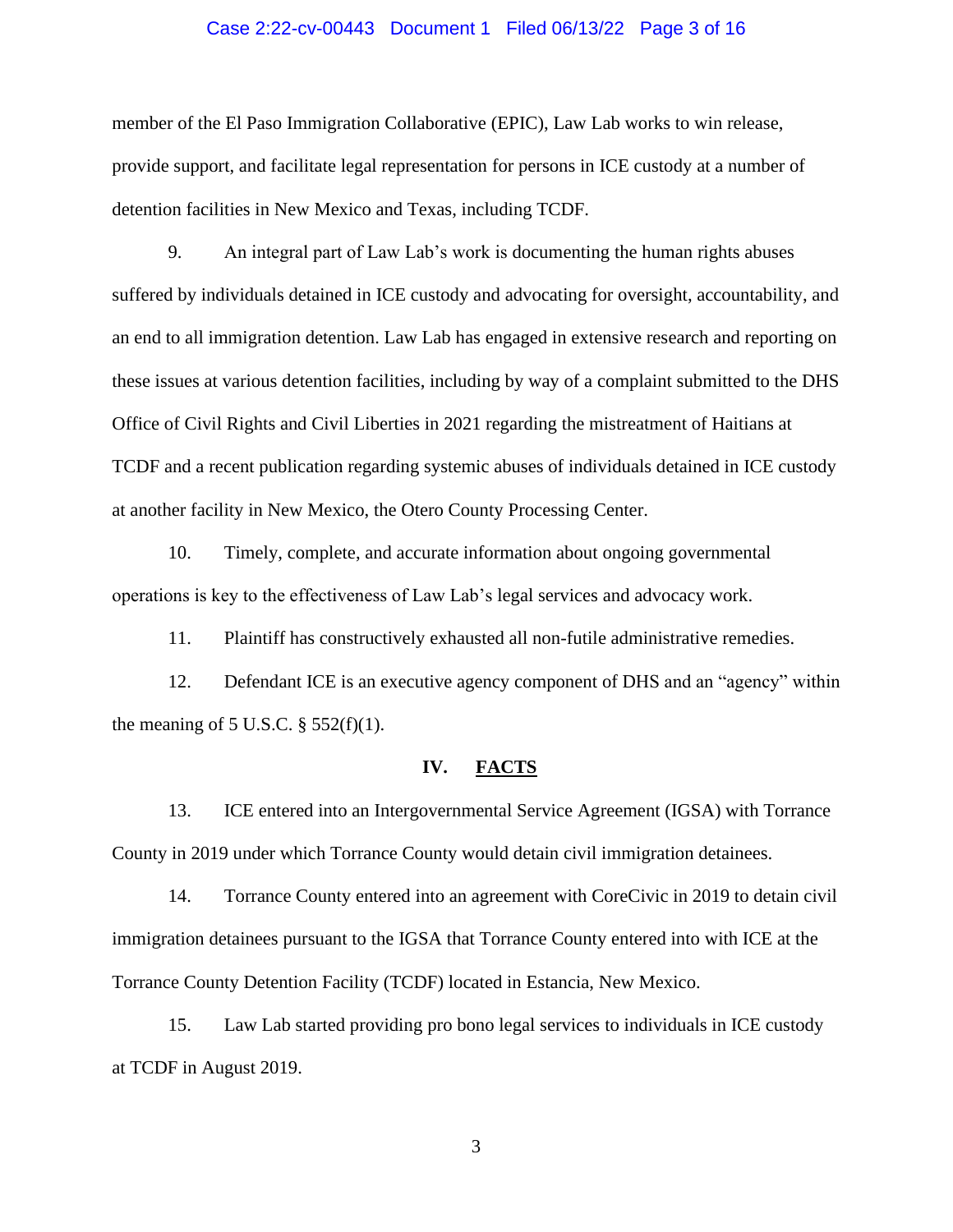#### Case 2:22-cv-00443 Document 1 Filed 06/13/22 Page 4 of 16

16. Law Lab is a partner organization of EPIC—a pro bono legal project aimed at increasing access to legal representation for individuals detained in ICE custody at TCDF as well as the El Paso Service Processing Center, Otero County Processing Center, West Texas Detention Facility, and Cibola County Correctional Center.

17. Since August 2019, Law Lab has been providing legal services to individuals in ICE custody at TCDF including consultations, orientations, intakes, legal representation for release on parole, legal representation for release on bond, and legal representation on the merits of individuals' immigration proceedings before Asylum Officers and Immigration Judges.

18. Law Lab has also engaged regularly in advocacy related to conditions faced by individuals in ICE custody at TCDF including requests for release because of COVID-19 concerns pursuant to *Fraihat v. U.S. Imm. & Customs Enf.*, 445 F. Supp. 3d 709 (C.D. Cal. Apr. 20, 2020), advocacy regarding non-compliance with ICE's Pandemic Response Requirements, advocacy regarding non-compliance with ICE's 2011 Performance-Based National Detention Standards (2011 PBNDS), and a complaint to the DHS Office of Civil Rights and Civil Liberties that Law Lab co-authored in 2021 on behalf of individuals from Haiti detained in ICE custody at TCDF regarding adverse treatment, access to counsel, and due process violations.

## *DHS OIG Sounds Alarm on Staffing, Safety, Sanitation Issues*

19. ICE issued a Contract Discrepancy Report in December 2020 regarding staffing shortages at TCDF.

20. Despite multiple corrective action plans aimed at improving facility staffing, TCDF failed to achieve proper staffing.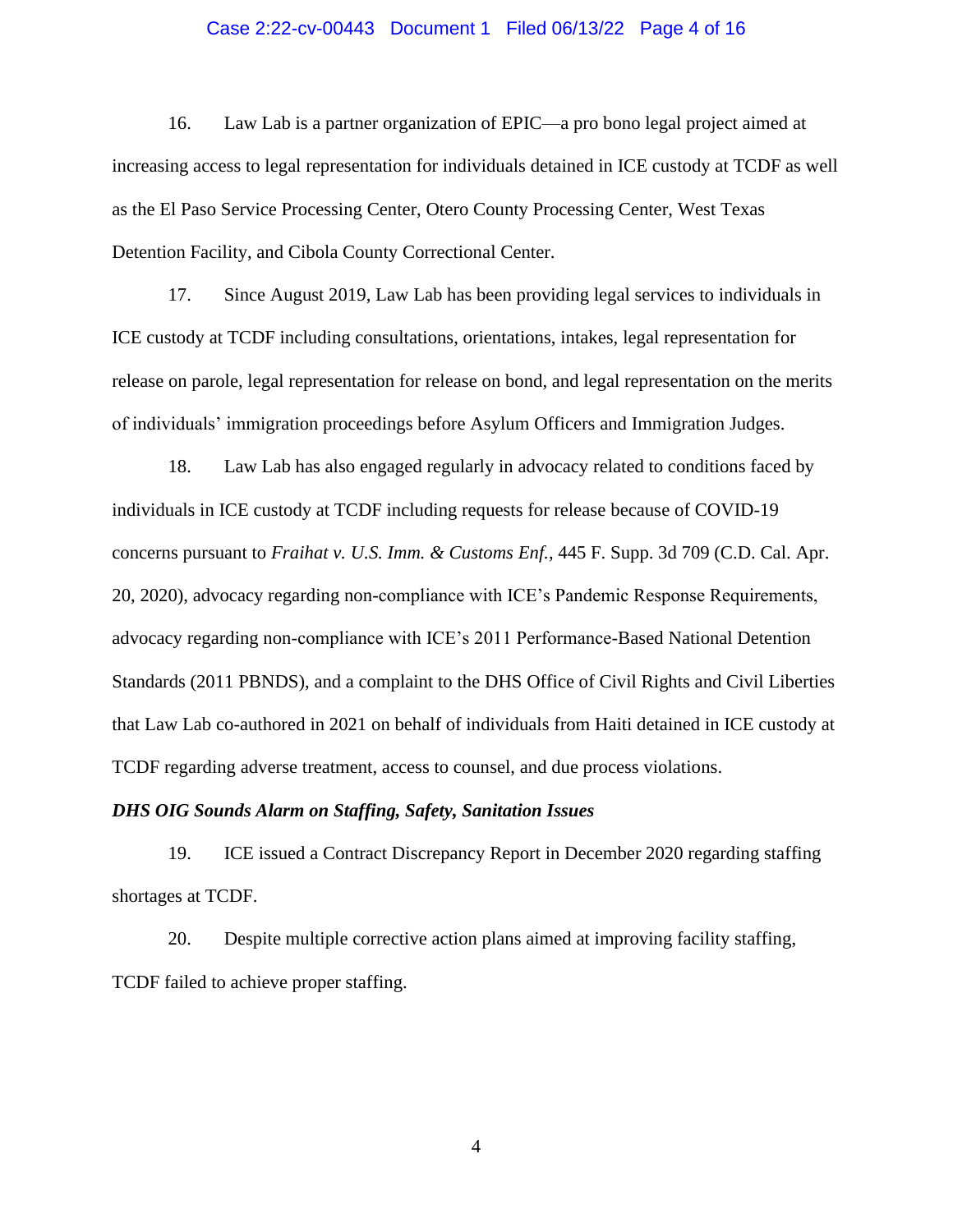## Case 2:22-cv-00443 Document 1 Filed 06/13/22 Page 5 of 16

21. The DHS OIG conducted an unannounced in-person inspection of TCDF from February 1, 2022 through February 3, 2022 to determine whether TCDF was in compliance with the 2011 PBNDS.

22. On March 18, 2022, the DHS OIG publicly issued a management alert regarding TCDF (# OIG-22-31), which recommended the immediate removal of all detainees from TCDF.

23. The DHS OIG management alert was addressed to Tae Johnson, Acting Director of ICE.

24. In the management alert, the DHS OIG stated that it had determined that ICE must take immediate steps to address critical staffing shortages that led to safety risks and unsanitary living conditions at TCDF.

25. In the management alert, the DHS OIG stated that critical understaffing at TCDF has prevented the facility from meeting contractual requirements that are meant to ensure ICE detainees reside in a safe, secure, and humane environment.

26. In the management alert, the DHS OIG documented excessive and avoidable unsanitary conditions, including non-functioning moldy sinks, clogged toilets full of human waste, mold, water leaks, hot water issues, and issues with access to drinking water.

27. In the management alert, the DHS OIG noted that TCDF has an extensive list of backlogged work orders for facility repairs.

28. In the management alert, the DHS OIG recommended that ICE immediately relocate all detainees from TCDF.

29. In the management alert, the DHS OIG also recommended that ICE place no detainees at TCDF unless and until the facility ensures adequate staffing and appropriate living conditions.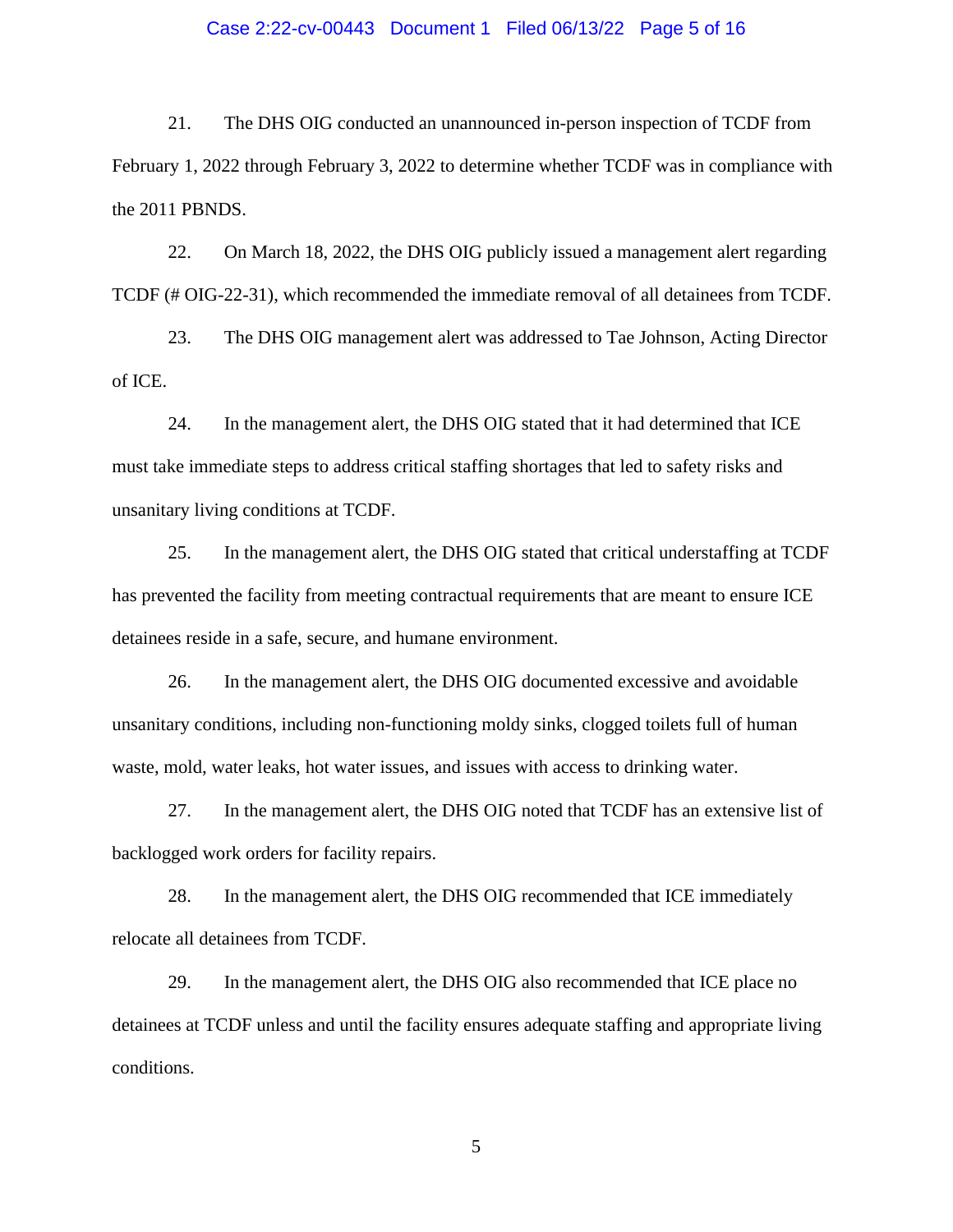#### Case 2:22-cv-00443 Document 1 Filed 06/13/22 Page 6 of 16

## *ICE Disputes DHS OIG Inspectors' Findings and Refuses to Depopulate Facility*

30. ICE disputed the DHS OIG management alert, asserting that the DHS OIG falsified or mischaracterized evidence and ignored facts to achieve preconceived conclusions.

31. The DHS OIG disagreed with ICE's concerns, responding that the inspection team provided professional, independent oversight and has documented support for all reported findings.

32. The DHS OIG reiterated its recommendation that detainees should be immediately removed from TCDF.

33. When the DHS OIG management alert regarding TCDF was made public, it attracted significant news coverage, including by the Washington Post, CNN, ABC News, NBC, and Axios, among other media outlets.

34. Members of Congress, including Senator Martin Heinrich, Senator Ben Ray Luján, Representative Melanie Stansbury, and Representative Teresa Leger Fernández, promptly called on ICE to adhere to the DHS OIG recommendation regarding the immediate removal of ICE detainees from TCDF.

35. Representative Bennie G. Thompson, Chair of the House Committee on Homeland Security, and Representative Nanette Diaz Barragán, Chair of the Subcommittee on Border Security, Facilitation, and Operations, urged ICE to immediately remove detainees from TCDF and end the contractual agreement with the facility.

36. Representative Zoe Lofgren, Chair of the House Judiciary subcommittee on immigration, called on ICE to immediately terminate the contract and close TCDF.

37. Law Lab issued a joint press release on the day the DHS OIG management alert was made public, calling for the immediate release of people detained by ICE at TCDF, the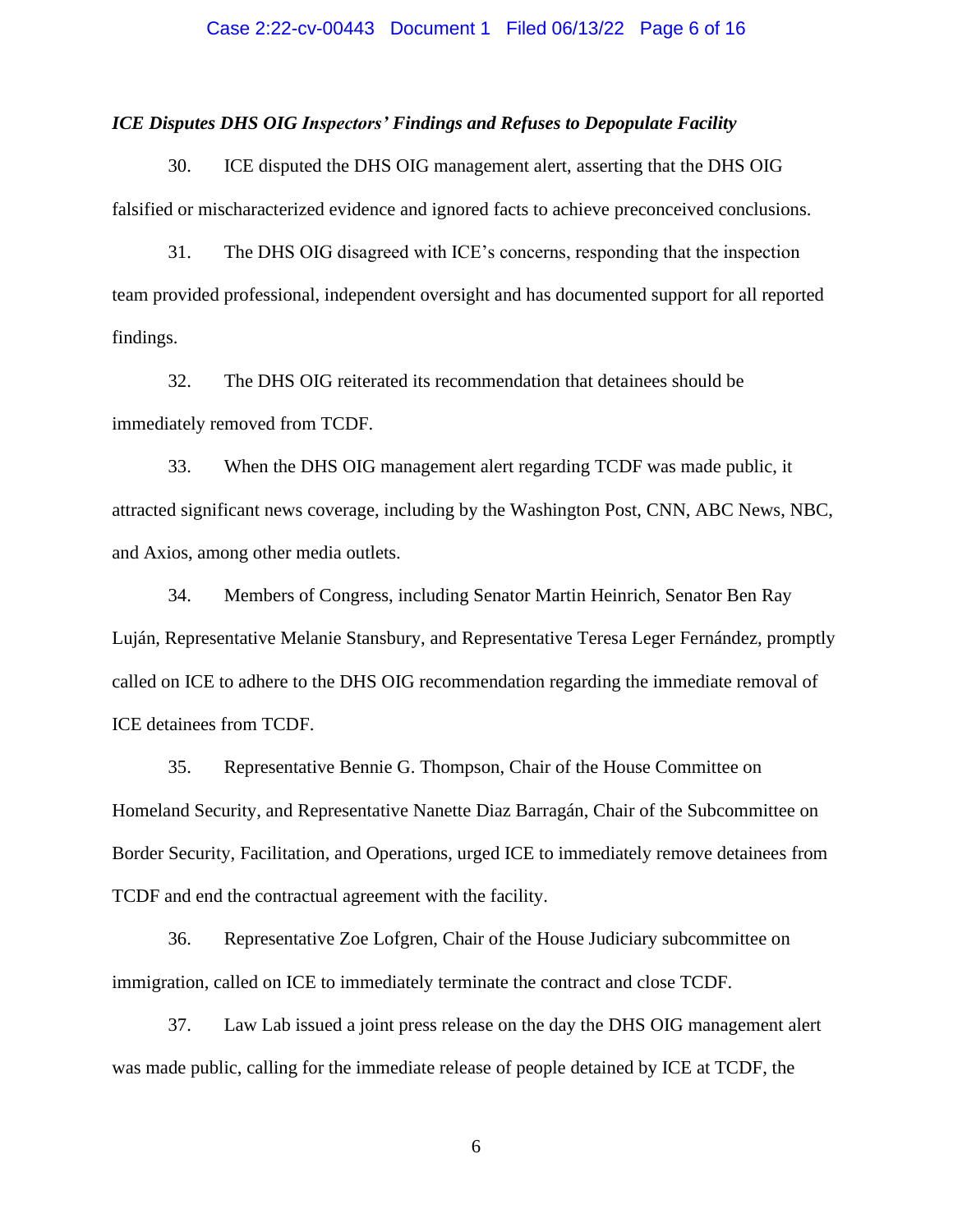#### Case 2:22-cv-00443 Document 1 Filed 06/13/22 Page 7 of 16

termination of the IGSA for the facility, an independent investigation, and meaningful accountability for ICE officials who oversee TCDF.

38. Contrary to the recommendation set forth in the DHS OIG management alert, ICE did not immediately remove all individuals in ICE custody from TCDF.

## *Staffing Issues and Deplorable Conditions Persist*

39. At the time of the DHS OIG unannounced inspection, TCDF was at 54% of the required staffing under the IGSA, with 133 full-time employees and 112 staffing vacancies.

40. On March 1, 2022, ICE issued a Contract Discrepancy Report regarding staffing shortages at TCDF, which asserted that critically short staffing plans are directly responsible for a breakdown in the overall operational capabilities at TCDF.

41. In the March 1, 2022 Contract Discrepancy Report, ICE also asserted that CoreCivic has not been able to demonstrate the ability to provide a safe environment for staff and noncitizens, or to provide the care necessary to ensure proper facility maintenance, overall cleanliness, and personal hygiene needs, resulting in repeated and ongoing violations of the IGSA and the 2011 PBNDS.

42. As of March 4, 2022, TCDF was at approximately 46% of the required staffing under the IGSA.

43. Law Lab continues to provide legal services to individuals in ICE custody at TCDF after the DHS OIG issued its management alert regarding the facility.

44. Law Lab continues to document ongoing issues regarding the conditions in which people in ICE custody at TCDF are held, including issues that Law Lab has repeatedly raised with ICE's El Paso field office that have remained unresolved.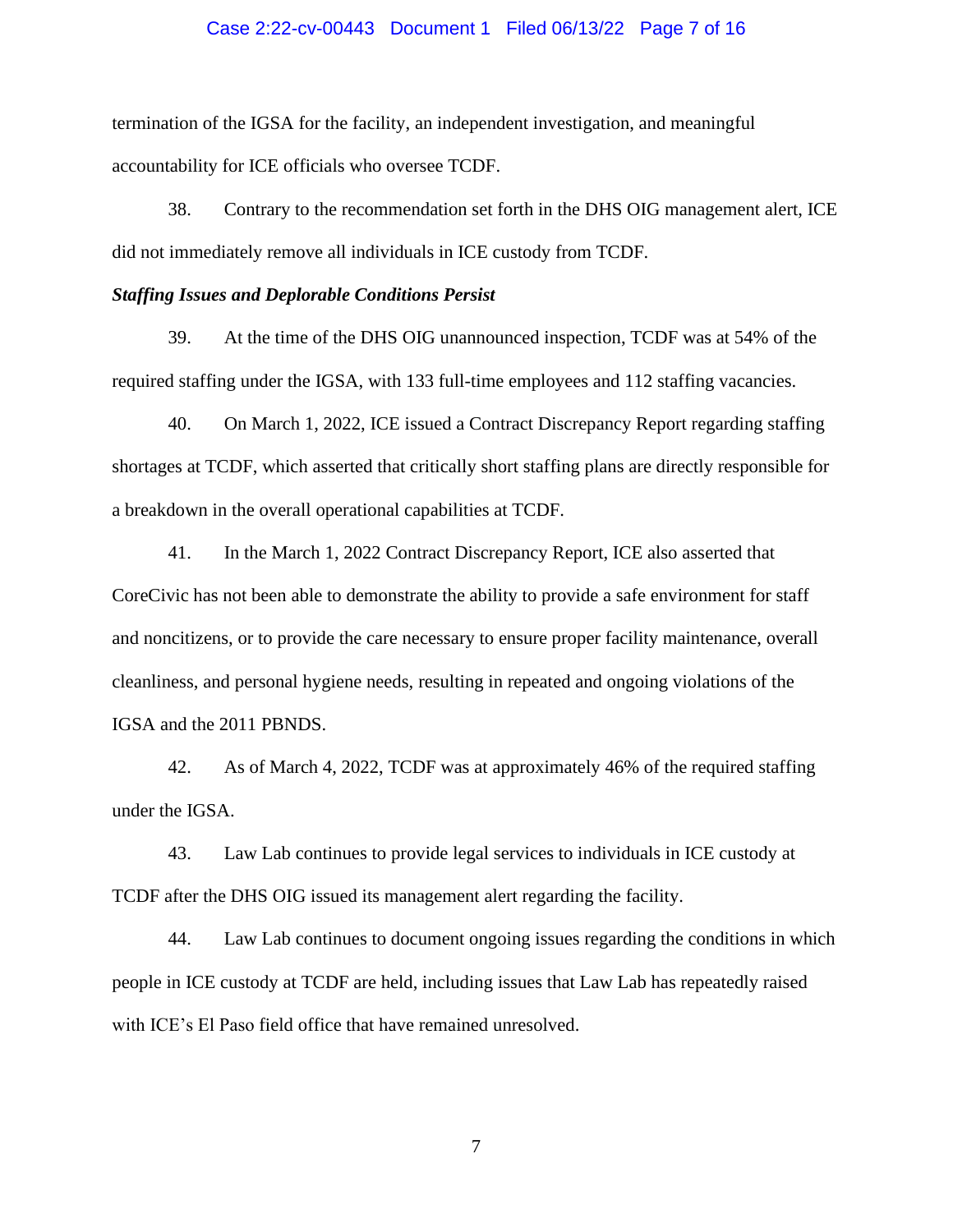#### Case 2:22-cv-00443 Document 1 Filed 06/13/22 Page 8 of 16

## *ICE Transfers More Detainees Into Facility After Contractor's Questionable Inspection*

45. From March 29, 2022 through March 31, 2022, the Nakamoto Group, a private company operating pursuant to a contract with ICE, conducted an inspection of TCDF to assess the facility's compliance with the 2011 PBNDS.

46. Four years prior, in 2018, the DHS OIG—in a review of ICE's policies and procedures for immigration detention inspections—found that the Nakamoto Group's inspection practices are not consistently thorough and that their inspections do not fully examine actual conditions or identify all deficiencies.

47. The Nakamoto Group's report regarding its March 2022 inspection of TCDF stated that the facility met all of the applicable standards.

48. The Nakamoto Group's report regarding its March 2022 inspection of TCDF noted that understaffing at TCDF remained a persistent issue.

49. ICE did not transfer any individuals in ICE custody into TCDF from the time that the DHS OIG management alert was made public until about April 15, 2022.

50. On or about April 15, 2022, ICE resumed transfers of individuals in ICE custody into TCDF.

51. ICE transferred approximately 50 individuals in ICE custody into TCDF on or about April 15, 2022, an additional 30 individuals on or about April 16, 2022, and an additional 31 individuals on or about April 19, 2022.

52. As of April 20, 2022, approximately 137 individuals in ICE custody were detained at TCDF.

53. As of May 17, 2022, approximately 139 individuals in ICE custody were detained at TCDF.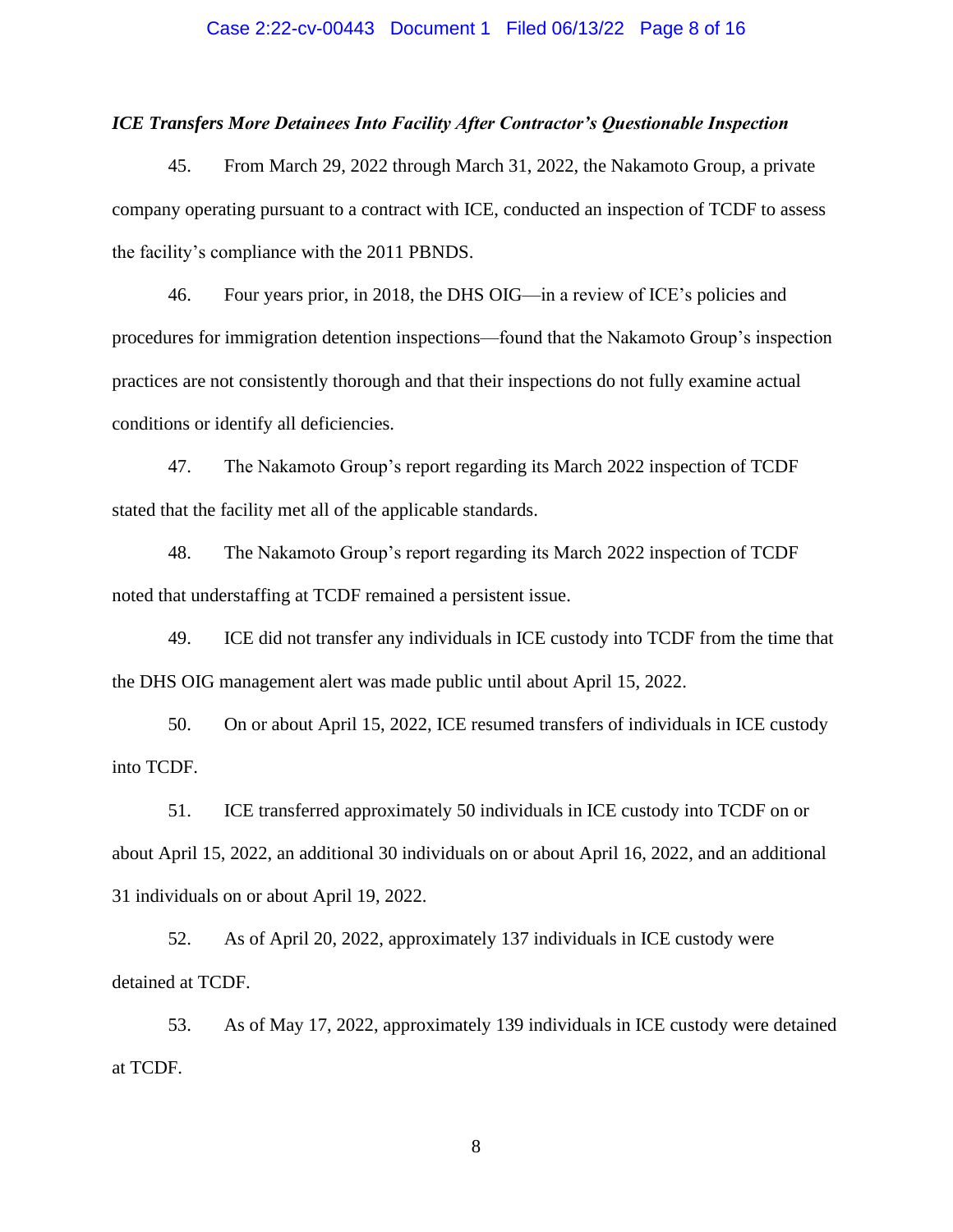## Case 2:22-cv-00443 Document 1 Filed 06/13/22 Page 9 of 16

54. As part of its pro bono legal services at TCDF, Law Lab has continued to submit requests for parole to ICE's El Paso field office on behalf of individuals detained in ICE custody at TCDF, many of which have been denied by ICE without a reasoned justification.

## *Innovation Law Lab Files FOIA Request*

- 55. On May 3, 2022, Plaintiff filed a FOIA request to ICE through counsel. Exh. 1.
- 56. Plaintiff requested expedited processing of its FOIA request with a detailed

explanation as to how the request meets the criteria set forth in 6 C.F.R.  $\S 5.5(e)(1)$ . Exh. 1. Plaintiff specified that this request involves: (1) circumstances in which the lack of expedited processing could reasonably be expected to pose an imminent threat to the life or physical safety of individuals in ICE custody at TCDF; (2) an urgency to inform the public about an actual or alleged federal government activity; (3) the loss of substantial due process rights; and (4) a matter of widespread and exceptional media interest in which there exist possible questions about the government's integrity which affect public confidence. *Id.*

- 57. The request sought responsive, non-exempt records regarding the following:
- *1. Any and all reports, summaries, memoranda, notes, correspondence, and other records regarding the DHS Office of Inspector General ("OIG") inspection of the Torrance County Detention Facility ("TCDF") that took place from February 1, 2022 through February 3, 2022, including but not limited to: all records regarding the exit briefing that was conducted on or about February 3, 2022 by the DHS OIG inspection team with TCDF and ICE personnel; and any formal response issued by CoreCivic regarding the inspection.*
- *2. Any and all correspondence from March 16, 2022 through the date of processing of this request that discusses, describes, references, or otherwise pertains to the March 16, 2022 DHS OIG alert regarding TCDF (# OIG-22-31):*
	- *a. Between and within ICE Enforcement and Removal Operations, ICE Office of Professional Responsibility's Office of Detention Oversight, ICE Office of Acquisition Management, ICE Office of the Principal Legal Advisor, ICE Chief of Staff, and the DHS Office of Inspector General;*
	- *b. Between any components of ICE and The Nakamoto Group;*
	- *c. Between any components of ICE and Torrance County employees, administrators, and/or county commissioners; and*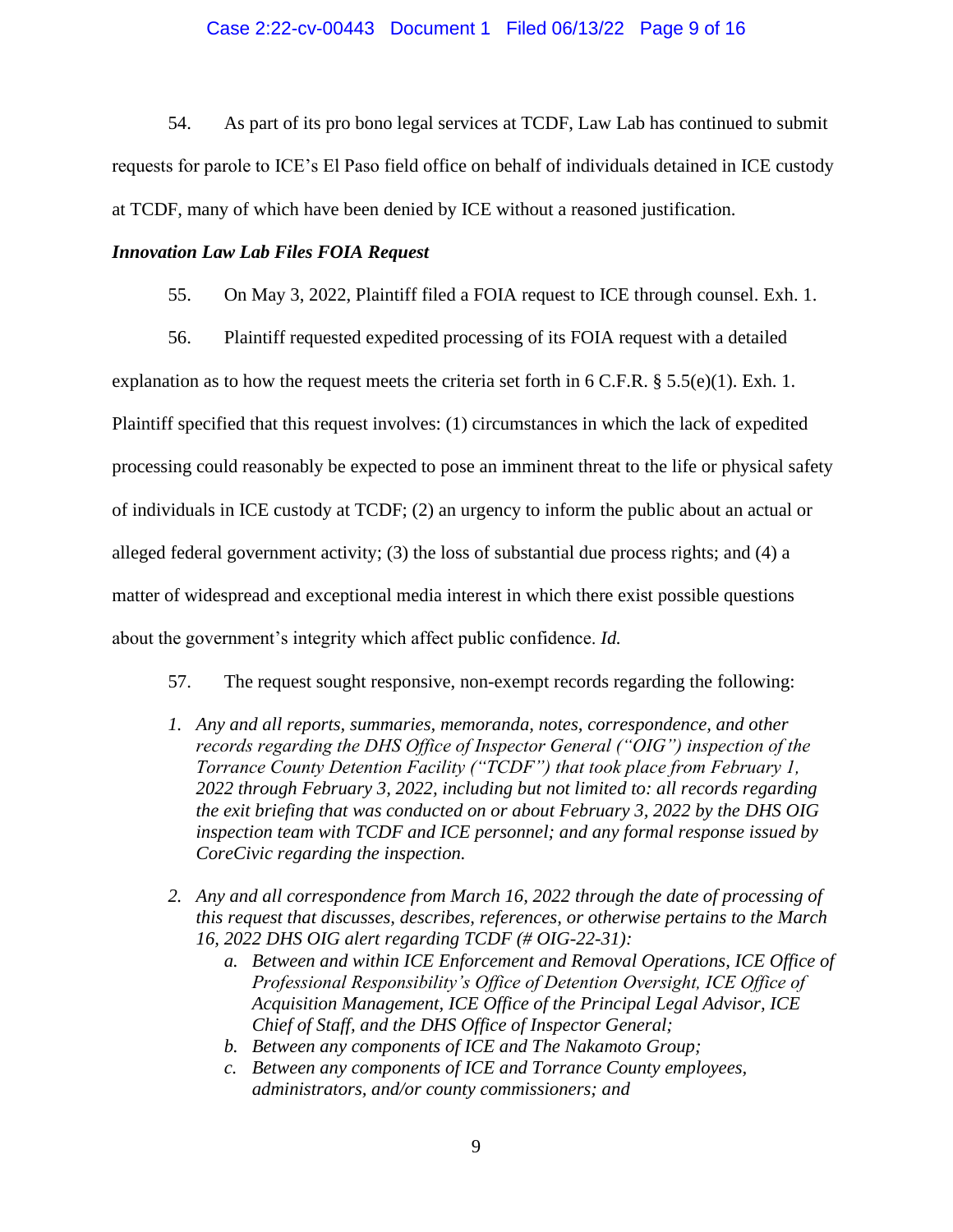- *d. Between any components of ICE and CoreCivic employees and/or agents.*
- *3. Any and all records regarding the ICE leadership walk-through that took place at TCDF on February 28, 2022.*
- *4. Any and all records from July 29, 2021 through the date of processing of this request regarding the following at TCDF:*
	- *a. Inoperable and/or malfunctioning sinks, toilets, showers, and faucets in housing units, including but not limited to a lack of hot or cold water;*
	- *b. The use of "out of order" tags on cells in housing units;*
	- *c. Cell doors failing to unlock automatically or open remotely in housing units;*
	- *d. Inoperable and/or malfunctioning call buttons in cells in housing units;*
	- *e. The use of plastic bags and/or other items to cover faucets in housing units;*
	- *f. Any and all testing of tap water including for hardness;*
	- *g. Any and all testing by a state laboratory of samples of drinking and/or wastewater, and any related testing and safety certification(s);*
	- *h. The use of coolers containing ice and/or water in housing units, including but not limited to the frequency with which such coolers are cleaned and refilled;*
	- *i. All commissary purchases of water and other beverages; and*
	- *j. Maintenance issues in the kitchen, including but not limited to inoperable and/or malfunctioning heat, leaky faucets, damage to the floor, and paint on the floor causing individuals to slip and fall.*
- *5. Any and all work orders at TCDF for facility maintenance and/or repairs that were drafted, submitted, pending, and/or completed between July 29, 2021 and the date of processing of this request, including but not limited to work orders regarding plumbing issues, faucets, sinks, showers, toilets, vent systems, heating, cooling, and mold.*
- *6. Any and all contract discrepancy reports, warnings, corrective action plans, appeals, financial penalties (including deductions and withholdings), white papers, evaluations, tracking tools, contract modifications, and quality assurance surveillance plans, as well as all related correspondence, meeting notes, attachments, and supporting documentation, regarding TCDF from December 1, 2020 through the date of processing of this request, including but not limited to the March 1, 2022 contract discrepancy report and March 1, 2022 contract modification.*
- *7. Any and all invoices and supporting documentation for TCDF, as well as invoice payments and documentation of deductions and withholdings for TCDF, from February 1, 2022 through the date of processing of this request.*
- *8. Any and all policies, directives, rules, interpretations, post orders, instructions, procedures, and guidance that were created, received, modified, amended, and/or supplemented from February 1, 2022 through the date of processing of this request regarding the operation and/or management of TCDF.*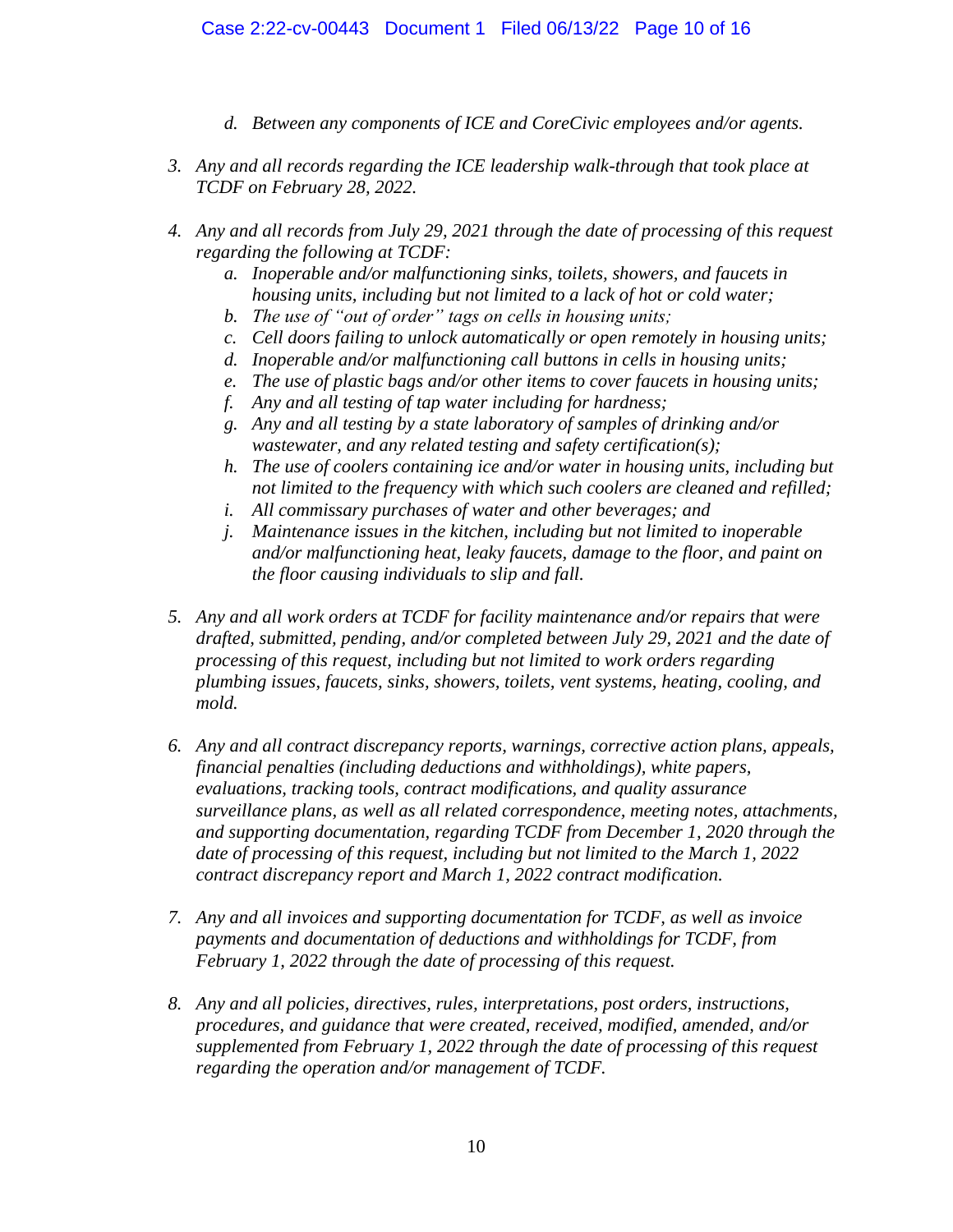- *9. Any and all reports, summaries, memoranda, notes, correspondence, and other records regarding the ICE OPR Office of Detention Oversight ("ODO") inspection of TCDF that took place from November 16, 2021 through November 18, 2021, including but not limited to all records regarding:* 
	- *a. Any and all correspondence, meeting notes, and other records regarding the need for, timing of, scope of, and scheduling of this inspection;*
	- *b. Any and all documents reviewed pre-inspection by the inspection team;*
	- *c. Any and all checklists, interview forms, and other forms and tools used during the inspection;*
	- *d. The closeout briefing(s) that were conducted by ODO inspectors with TCDF and local ICE ERO officials regarding preliminary findings;*
	- *e. Any and all summaries shared with ICE ERO management officials;*
	- *f. Any and all waivers requested and/or granted regarding any detention standards and/or components thereof;*
	- *g. Any and all subsequent corrective action plans developed by ICE ERO and/or CoreCivic; and*
	- *h. Any and all documentation regarding the implementation of such corrective action plans.*
- *10. Any and all reports, summaries, memoranda, notes, correspondence, and other records regarding the Nakamoto Group inspections of TCDF that took place in November 2021 and from March 29, 2022 through March 31, 2022, including but not limited to:* 
	- *a. Any and all correspondence, meeting notes, and other records regarding the need for, timing of, and scheduling of each of these inspections;*
	- *b. Any and all documents reviewed pre-inspection by the inspection team(s);*
	- *c. Any and all checklists, interview forms, and other forms and tools used during the inspection;*
	- *d. The cover letter, G-324 and G-324A Inspection Form(s), and any and all supporting documentation for each of these inspections;*
	- *e. Any and all records regarding the out-brief(s) conducted by the Nakamoto inspection team(s) with ICE officials and TCDF staff at the time of each of these inspections;*
	- *f. Any and all waivers requested and/or granted regarding any detention standards and/or components thereof;*
	- *g. Any and all subsequent corrective action plans developed by ICE ERO and/or CoreCivic; and*
	- *h. Any and all documentation regarding the implementation of such corrective action plans.*
- *11. Any and all records regarding all other audits and inspections, whether routine or otherwise, whether announced or unannounced, whether by federal, state, or local entities, that occurred at TCDF from February 4, 2022 through the date of processing of this request, including but not limited to any such audits or inspections regarding the U.S. Marshals Service population and/or the Torrance County population at TCDF.*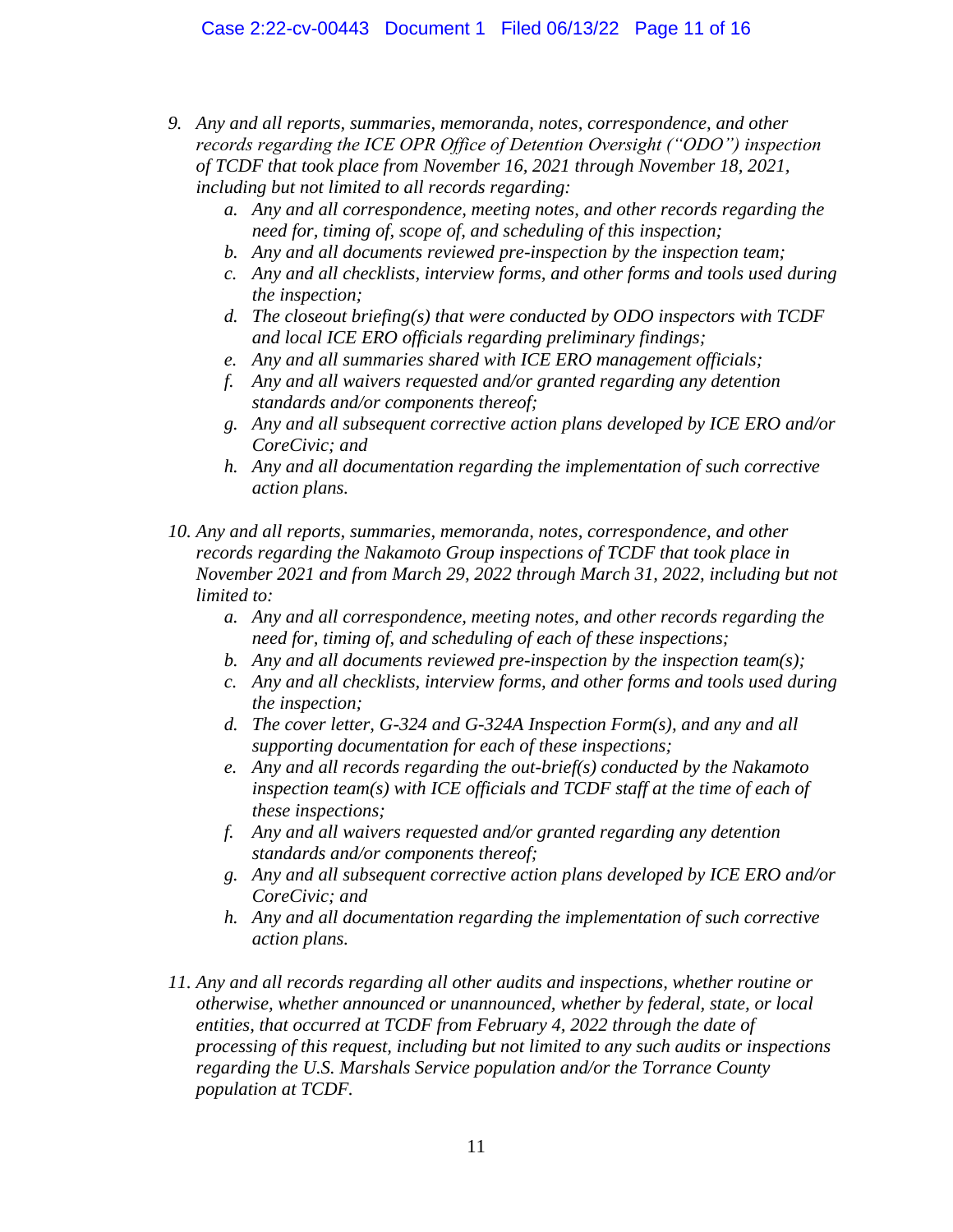- *12. Any and all records regarding the transfer of individuals in ICE custody to TCDF, as well as any and all records regarding the transfer of individuals in ICE custody from TCDF to other detention facilities, subsequent to the March 16, 2022 DHS OIG alert regarding TCDF (# OIG-22-31), including but not limited to records regarding any deliberations on such transfers and/or conditions to be fulfilled prior to such transfers. Please note that this item is not a request for the names of any such individuals transferred or other personally identifiable information regarding such individuals.*
- *13. Any and all records regarding the potential, anticipated, or actual transfer of female individuals in ICE custody to TCDF.*
- *14. Any and all reports, summaries, memoranda, notes, correspondence, and other records regarding Representative Melanie Stansbury's visit to TCDF on March 21, 2022, including but not limited to:* 
	- *a. Logs and other records comprehensively identifying all housing units occupied by individuals in ICE custody as of 7:00 A.M. on the date of Representative Melanie Stansbury's visit;*
	- *b. Logs and other records comprehensively identifying all housing units visited by Representative Melanie Stansbury during her visit; and*
	- *c. Any and all records regarding any actual or attempted movement on that date of individuals in ICE custody from their housing units to the gymnasium or any outdoor yard area whether for routine recreation activities or otherwise.*
- *15. Any and all policies, directives, rules, interpretations, post orders, instructions, procedures, and guidance that were in effect for CoreCivic personnel at TCDF from February 1, 2022 through the date of processing of this request or were created, received, modified, amended, and/or supplemented from February 1, 2022 through the date of processing of this request, regarding preparations for and/or conduct during inspections, audits, and oversight visits, including but not limited to general housekeeping, cleaning and maintenance, accompaniment of inspectors, auditors, and visitors by CoreCivic personnel, and whether and how inspectors, auditors, and visitors are to communicate with detainees and inmates.*
- *16. Any and all records regarding TCDF staffing from February 1, 2022 through the date of processing of this request, including:* 
	- *a. Staffing reports, charts, matrixes, plans, and proposals;*
	- *b. Disaggregated records regarding staffing of security/correctional positions, medical and mental health positions, maintenance positions, and other positions;*
	- *c. Designation of any posts or positions as essential;*
	- *d. Records regarding temporary duty assignment (TDY) staffing;*
	- *e. Records regarding overtime shifts;*
	- *f. Records regarding the number of hours per week that CoreCivic Chief Medical Officer Keith Ivens has provided direct medical services at TCDF*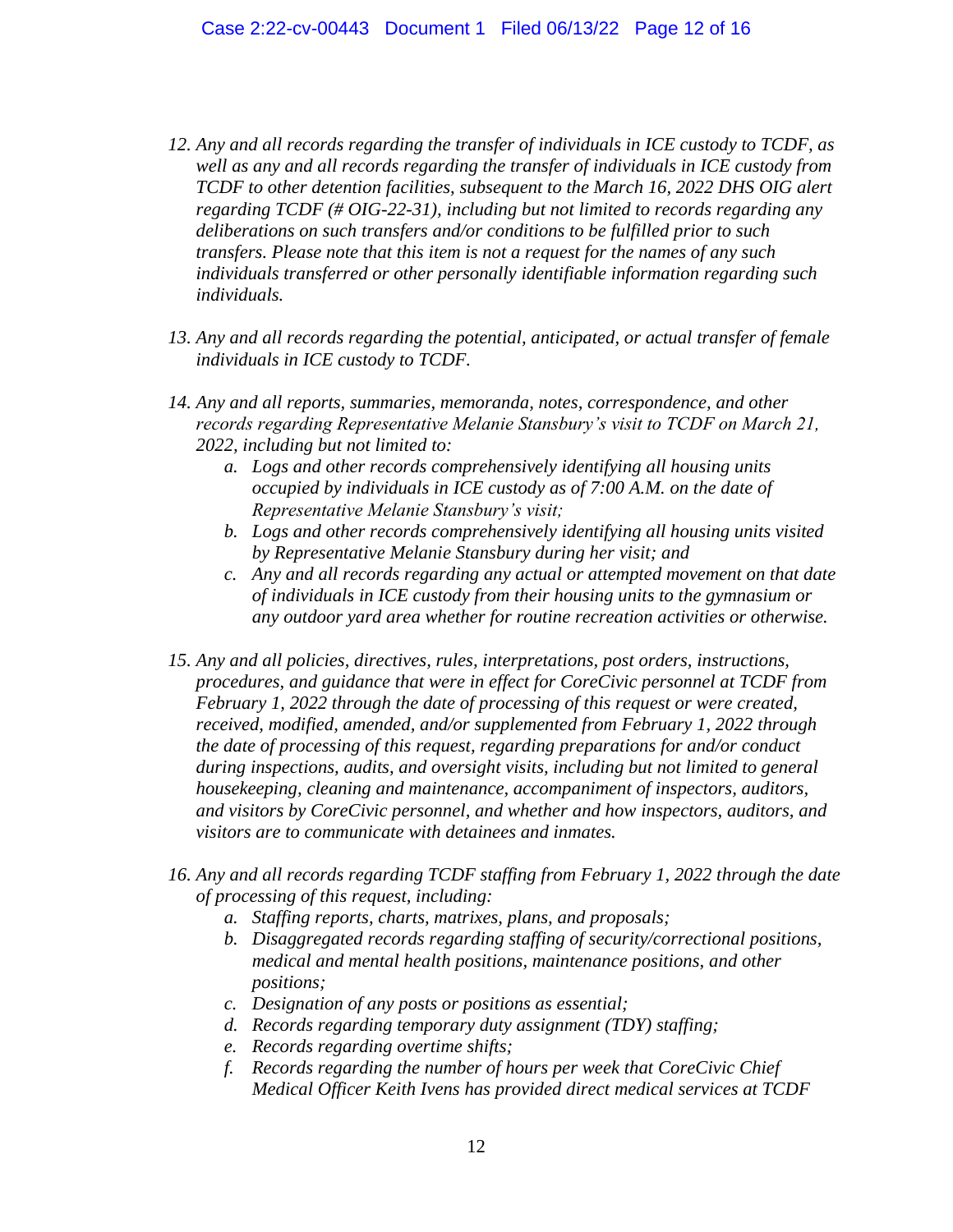*and/or served as medical director or physician at TCDF, including but not limited to "call" or other after-hours availability;*

- *g. Records regarding vacant positions and the duration of any such vacancies;*
- *h. Records regarding the number of new hires, the number of employees in preservice training, and the number of employees awaiting ICE clearance; and*
- *i. Records regarding the number of employees whose employment ended, including those who quit, were fired, were let go, and/or failed to complete any probationary period.*
- *17. Any and all policies, directives, rules, orders, and instructions that were in effect at TCDF as of February 1, 2022 regarding the following, as well as any modifications of and supplements to any such records through the date of processing of this request:*
	- *a. Mandatory overtime for CoreCivic personnel;*
	- *b. Temporary duty assignment (TDY) staffing;*
	- *c. Environmental health and safety, including but not limited to preventative maintenance, regular inspections, surveys of environmental health conditions, availability of safe potable water, and general housekeeping;*
	- *d. The processing of work orders for facility maintenance and/or repairs;*
	- *e. Commissary; and*
	- *f. Compliance with the Fraihat court order and ICE's Pandemic Response Requirements.*
- *18. The TCDF detainee handbook that was in effect as of February 1, 2022, as well as any modifications, updates, supplements, or other versions of such handbook from that date through the date of processing of this request.*

# Exh. 1.

- 60. ICE designated this request as FOIA request no. 2022-ICFO-14041. Exh. 2.
- 61. ICE acknowledged receipt of request no. 2022-ICFO-14041 on May 3, 2022. Exh.
- 3.
- 62. ICE did not make a decision on May 3, 2022 on the question of expedited

processing of FOIA request no. 2022-ICFO-14041.

63. Since May 3, 2022, ICE has not communicated at all with Plaintiff or Plaintiff's

counsel regarding FOIA request no. 2022-ICFO-14041.

64. To date, ICE has failed to accept or deny Plaintiff's request for expedited

processing of FOIA request no. 2022-ICFO-14041.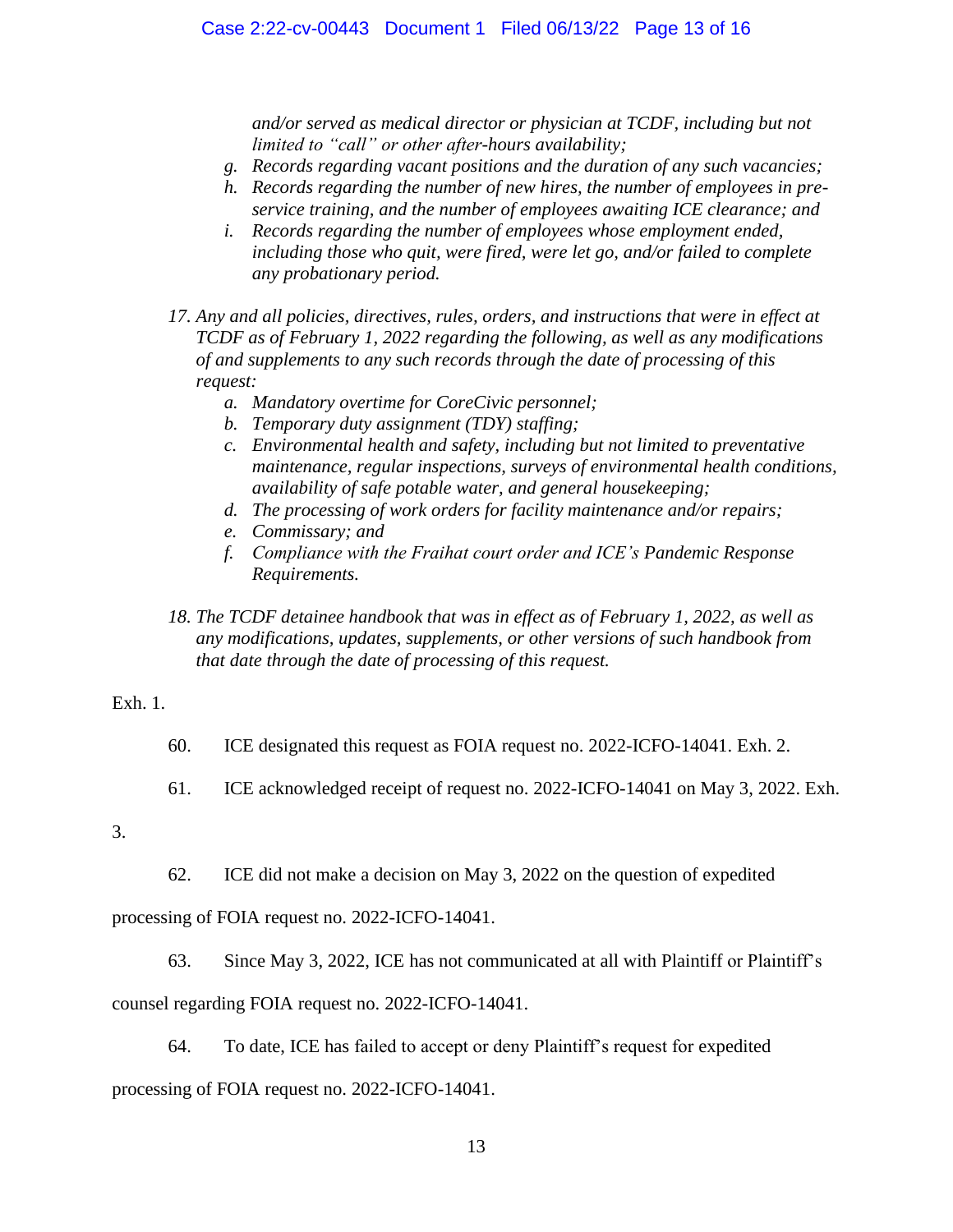## Case 2:22-cv-00443 Document 1 Filed 06/13/22 Page 14 of 16

65. ICE has failed to provide any determination letter responsive to FOIA request no. 2022-ICFO-14041.

66. ICE has not yet conducted an actual timely search for records requested in FOIA request no. 2022-ICFO-14041.

67. ICE has not yet produced any records responsive to FOIA request no. 2022- ICFO-14041.

## **V. CLAIMS FOR RELIEF**

## **COUNT ONE: VIOLATION OF THE FREEDOM OF INFORMATION ACT 5 U.S.C. § 552(a)(6)(E) DENIAL OF EXPEDITED PROCESSING**

68. Plaintiff re-alleges and incorporates by reference all allegations in the foregoing paragraphs.

69. Plaintiff sought expedited processing of its request based on several factors

demonstrating a compelling need as articulated in its original request to ICE. 5 U.S.C.

 $\S$  552(a)(6)(E); 6 C.F.R.  $\S$  5.5(e)(3).

70. Plaintiff has demonstrated a compelling need for the expedited processing of its

FOIA request.

71. ICE's failure to grant Plaintiff's request for expedited processing constitutes an

unlawful withholding of agency records in violation of the FOIA.

72. Plaintiff has constructively exhausted all available administrative remedies.

# **COUNT TWO: VIOLATION OF THE FREEDOM OF INFORMATION ACT 5 U.S.C. §§ 552(a)(4)(B), 552(a)(3)(A), and 552(a)(6) UNLAWFUL WITHHOLDING OF AGENCY RECORDS**

73. Plaintiff re-alleges and incorporates by reference all allegations in the foregoing paragraphs.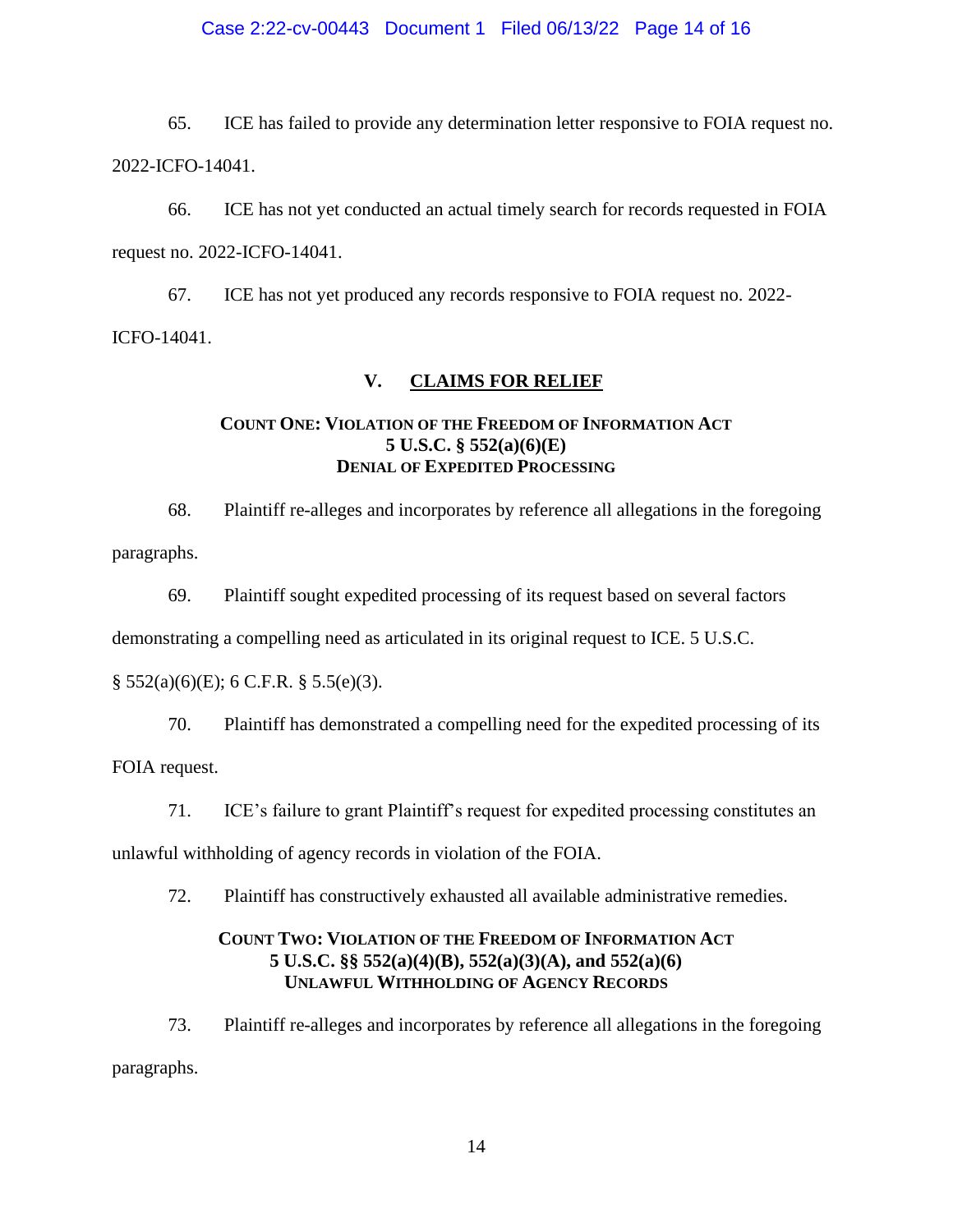## Case 2:22-cv-00443 Document 1 Filed 06/13/22 Page 15 of 16

74. Plaintiff has a legal right under the FOIA to the timely search and release of nonexempt agency records responsive to its May 3, 2022 FOIA request.

75. No legal basis exists for ICE's failure to adequately and timely search for and release responsive agency records in compliance with the FOIA's time limits.

76. ICE's failure to make reasonable and timely efforts to search for and release responsive agency records constitutes an unlawful withholding under the FOIA that this Court can and should remedy through declaration and injunction.

77. ICE has also failed to make "promptly available" responsive records to Plaintiff. 5 U.S.C. § 552(a)(3)(A).

78. Because ICE has failed to comply with the FOIA's time limits—including its failure to provide a simple determination to Plaintiff within the FOIA's time limits—Plaintiff has constructively exhausted its administrative remedies.

## **VI. REQUEST FOR RELIEF**

Wherefore, Plaintiff respectfully requests that this Court:

- 1. Enter judgment in favor of Plaintiff and against Defendant;
- 2. Order Defendant to process Plaintiff's FOIA request expeditiously in accordance with 5 U.S.C. § 552(a)(6)(E) and 6 C.F.R. § 5.5(e);
- 3. Declare Defendant's withholdings under the FOIA unlawful and enjoin these unlawful withholdings;
- 4. Issue an injunction ordering Defendant to conduct a prompt and adequate search for all responsive records, determine which, if any, portions of such records are exempt, and require Defendant to release the remaining portion of these agency records;